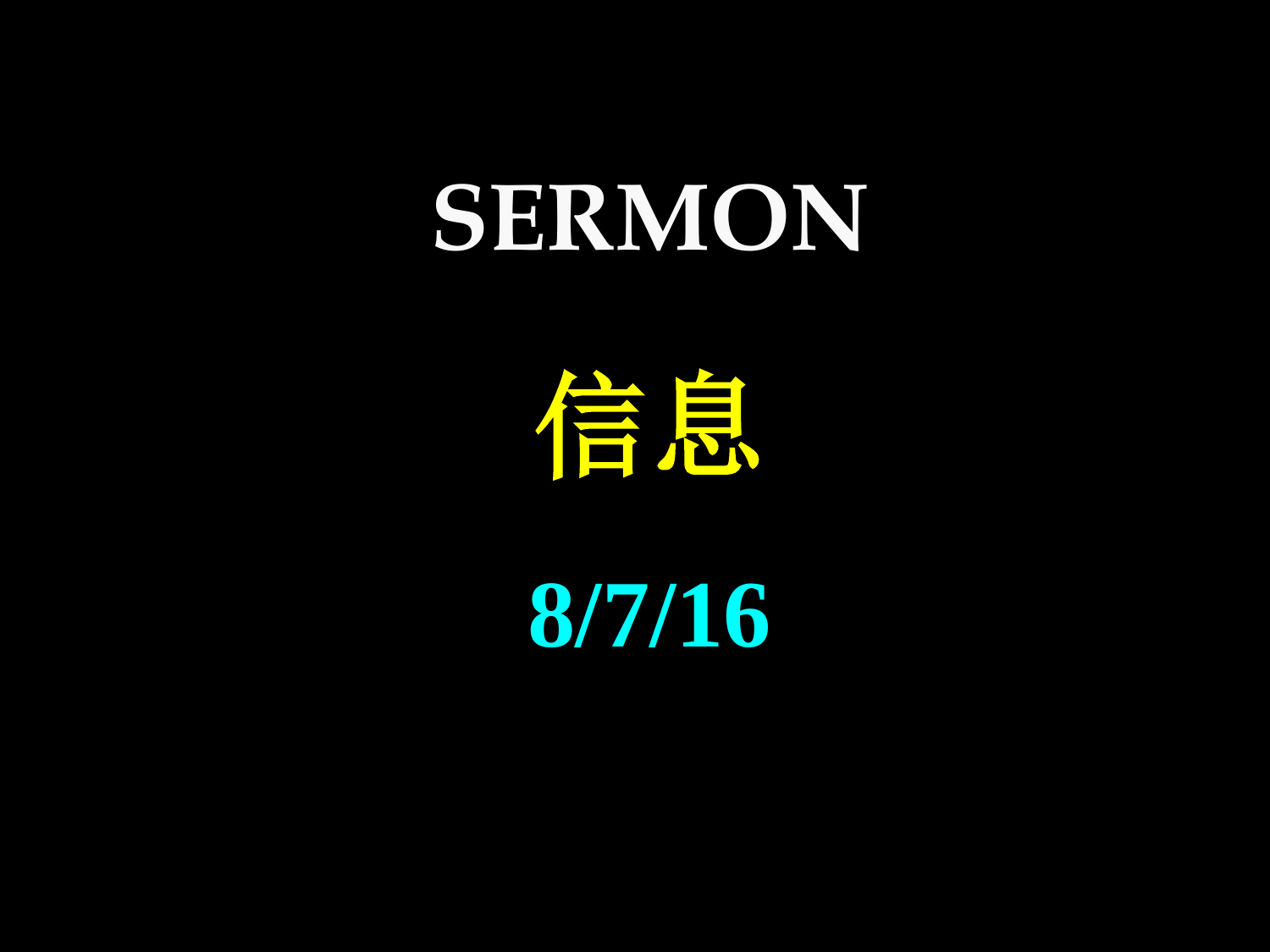# **"**神出埃及 **The Exodus of God?"(II) (**撒母耳記上 **5:1-7:2a)**

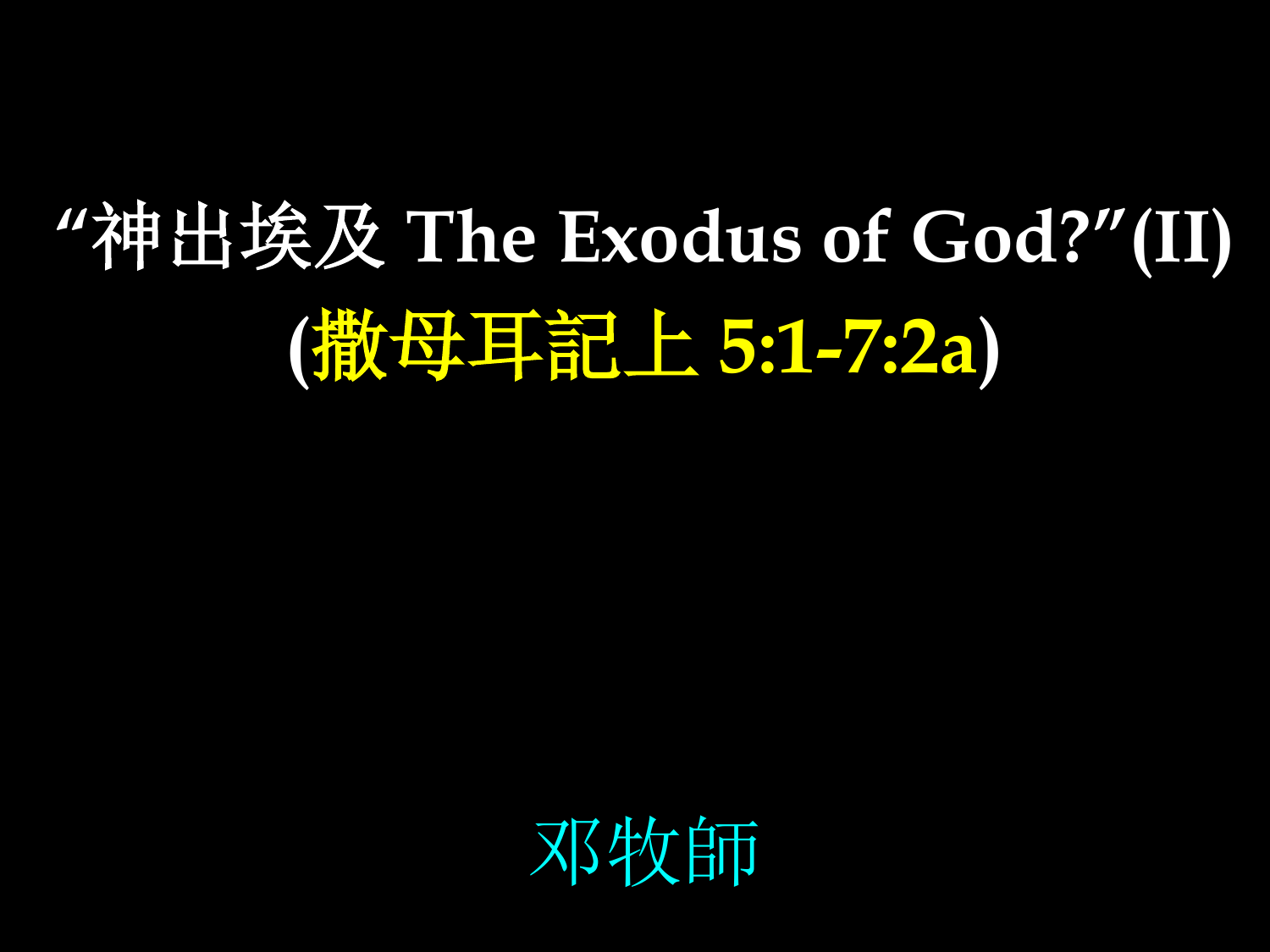**MacArthur (3/42-10/44): "I shall return!"** 万军最高元帅 **(**撒上 **6): "I am back!"** 撒上 **4-6**章**:** 约柜故事 **(The Ark Narrative): 4** 章 约柜被掳 **5** 章 约柜得胜 **6** 章 约柜归回 撒上 **4-6**章**:** 神荣耀故事 **[**羞辱 **&** 高升**]: 4** 章 **"**以迦博**" (vv. 21-22) [**失去荣耀**] 5** 章 **"**手重重**" (vv. 6, 11) [**张显荣耀**] 6** 章 **"**归荣耀**" (v. 5) [**夺回荣耀**]** 败仗**/**羞辱**/**降卑 得胜**/**荣耀**/**高升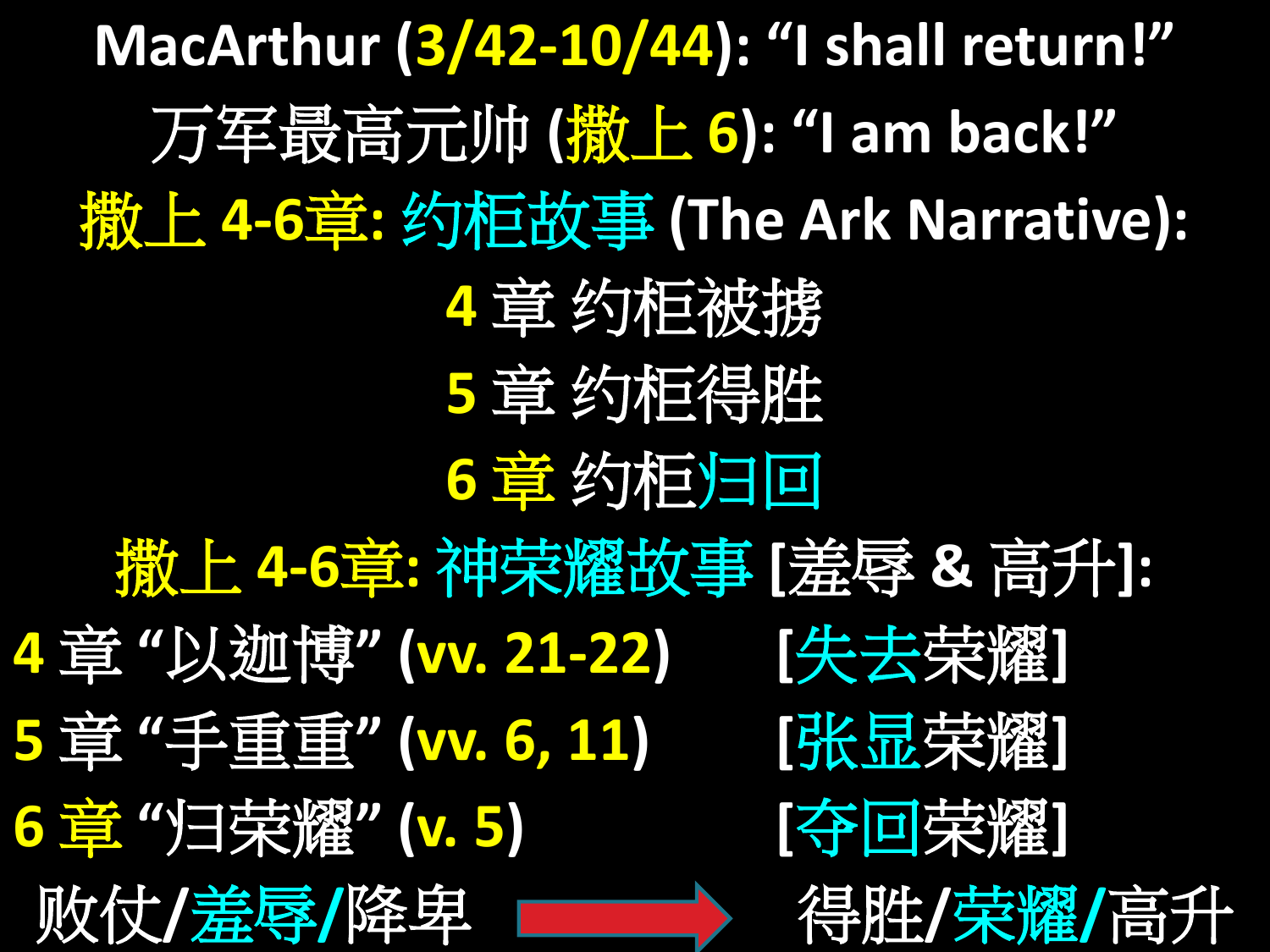撒上 **6** 约柜 **"**出埃及**" vv. 1-18** 耶和華約櫃榮耀返回 **v.1** 耶和华的约柜在非利士人之地七个月 **5:11-12**神手重重**;**惊慌而死**;**合城呼号**;**上达于天 **"**约柜送回原处**"(5:11; 6:2): How?** 大袞神 **"**宗教专家**" (vv. 3-9): 1.** 不可空手而归 **(3-5) v.3** 不可空空地送去**,**必要给他献赔罪的礼物 **2.** 不可重蹈覆辙 **(6) 3.** 需要最后测验 **(7-9) 6:19-7:2** 耶和華百姓羞辱回應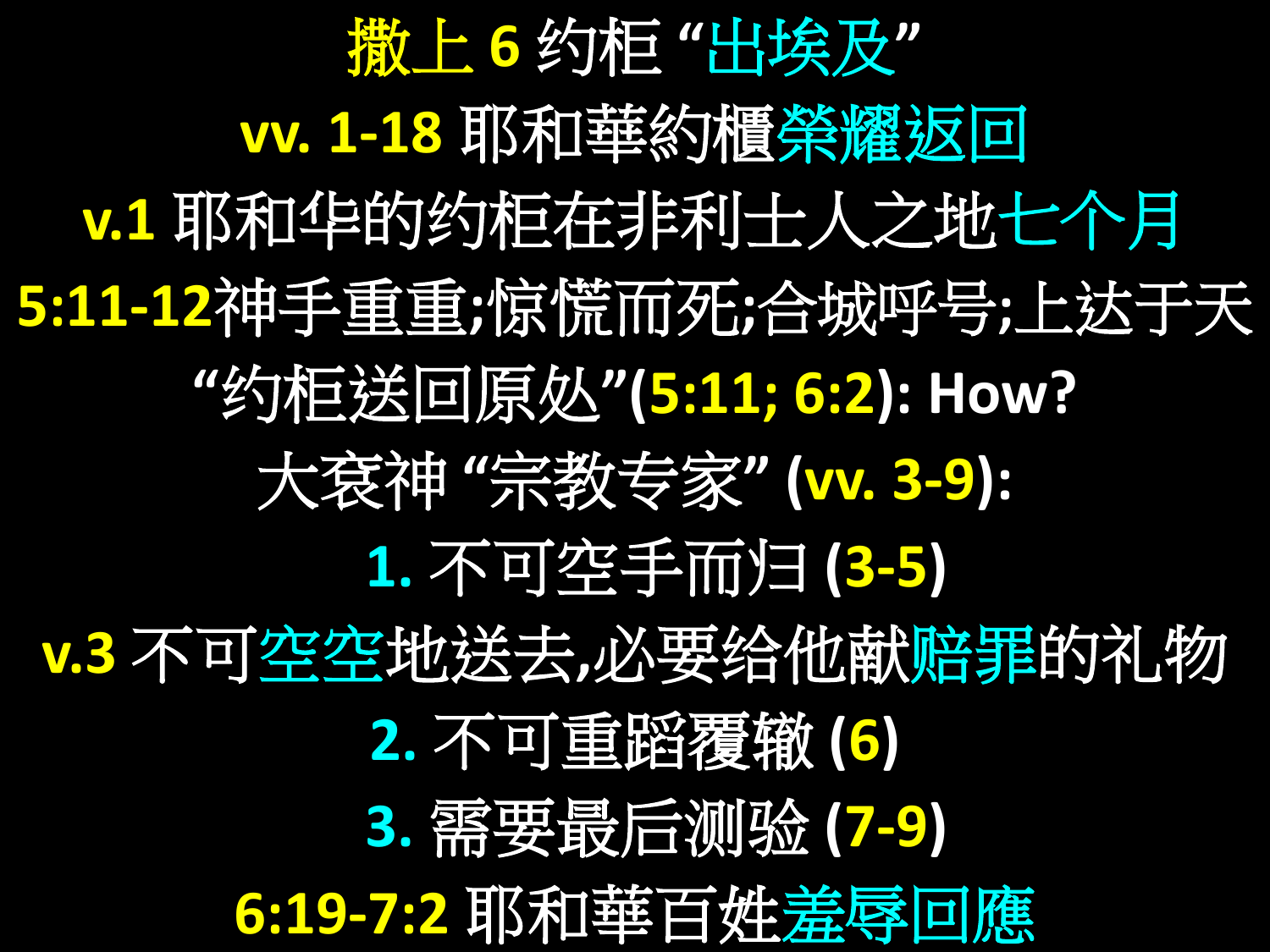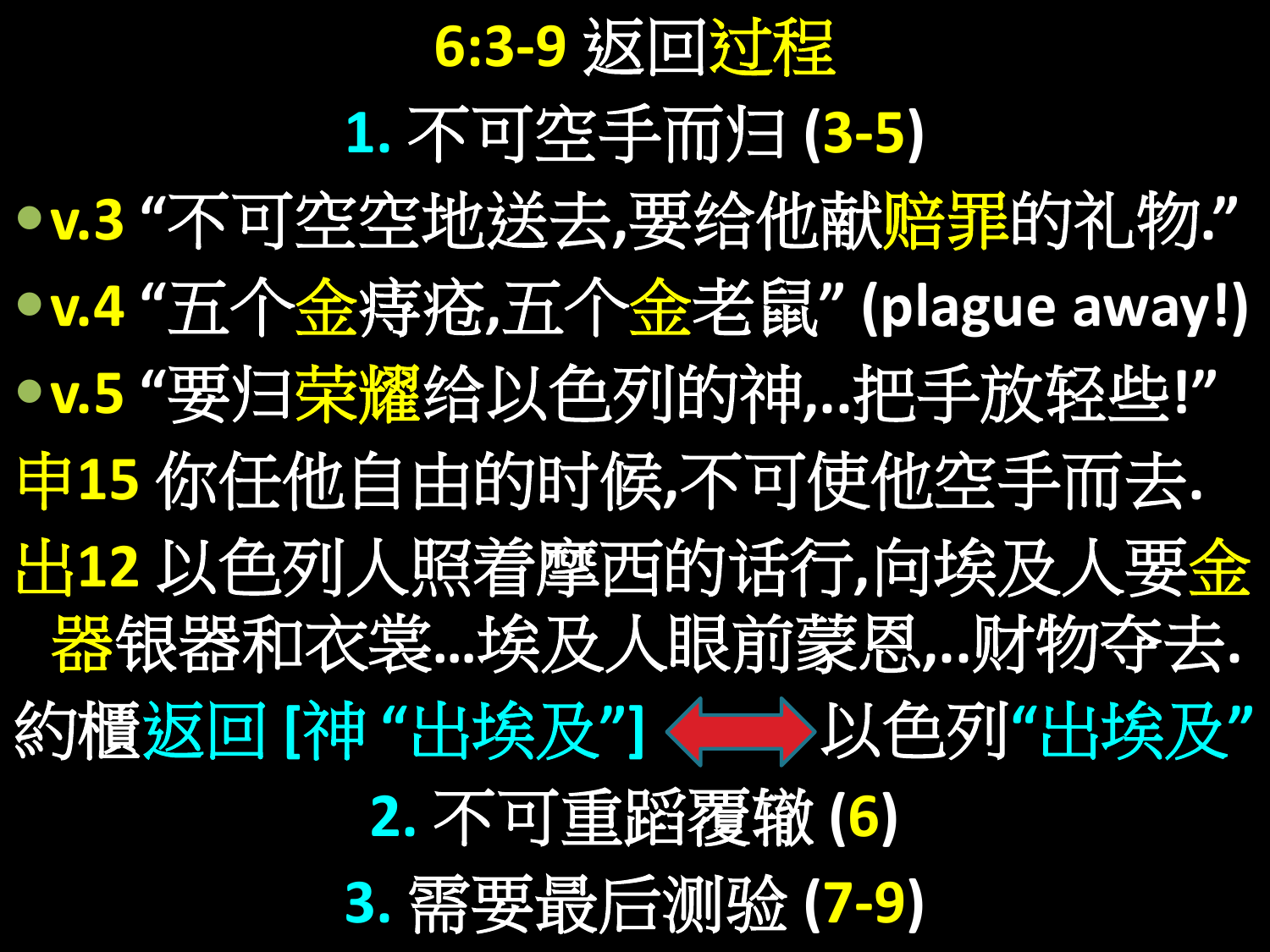**6:3-9** 返回过程 **1.** 不可空手而归 **(3-5) [**神 **"**出埃及**"] 2.** 不可重蹈覆辙 **(6): "**你们为何硬着心像埃及 人和法老一样呢**?** 神在埃及人中间行奇事**,**  埃及人岂不释放以色列人**,** 他们就去了吗**?" 3.** 需要最后测验 **(7-9) v. 9 "**你们要看看**,**车若直行以色列的境界到伯 示麦去**,**这大灾就是耶和华降在我们身上的**.** 若不然**,**便可以知道不是他的手击打我们**,**是 我们偶然遇见的**."**

**By Chance**无神进化**? By God**有神掌管**?**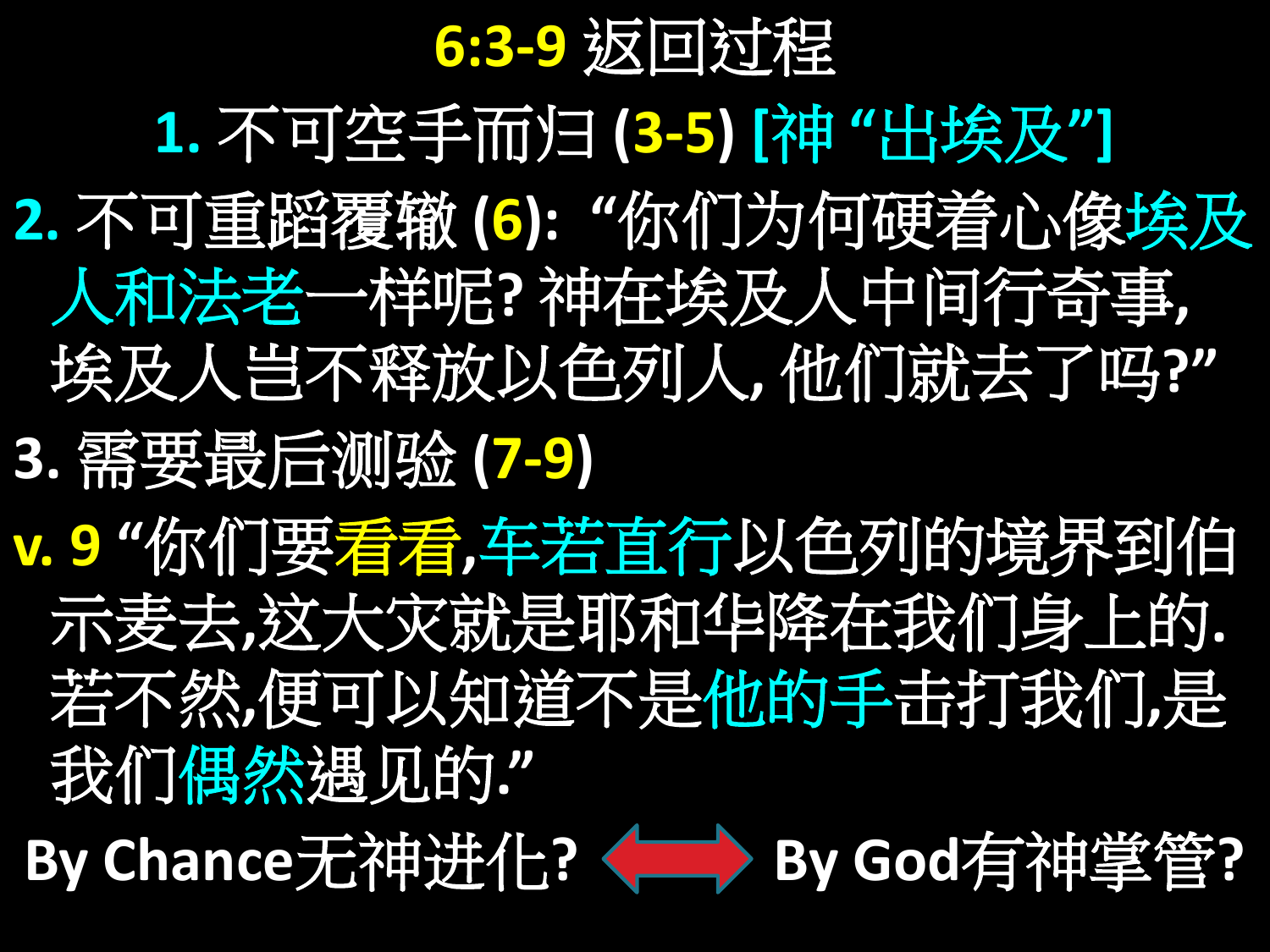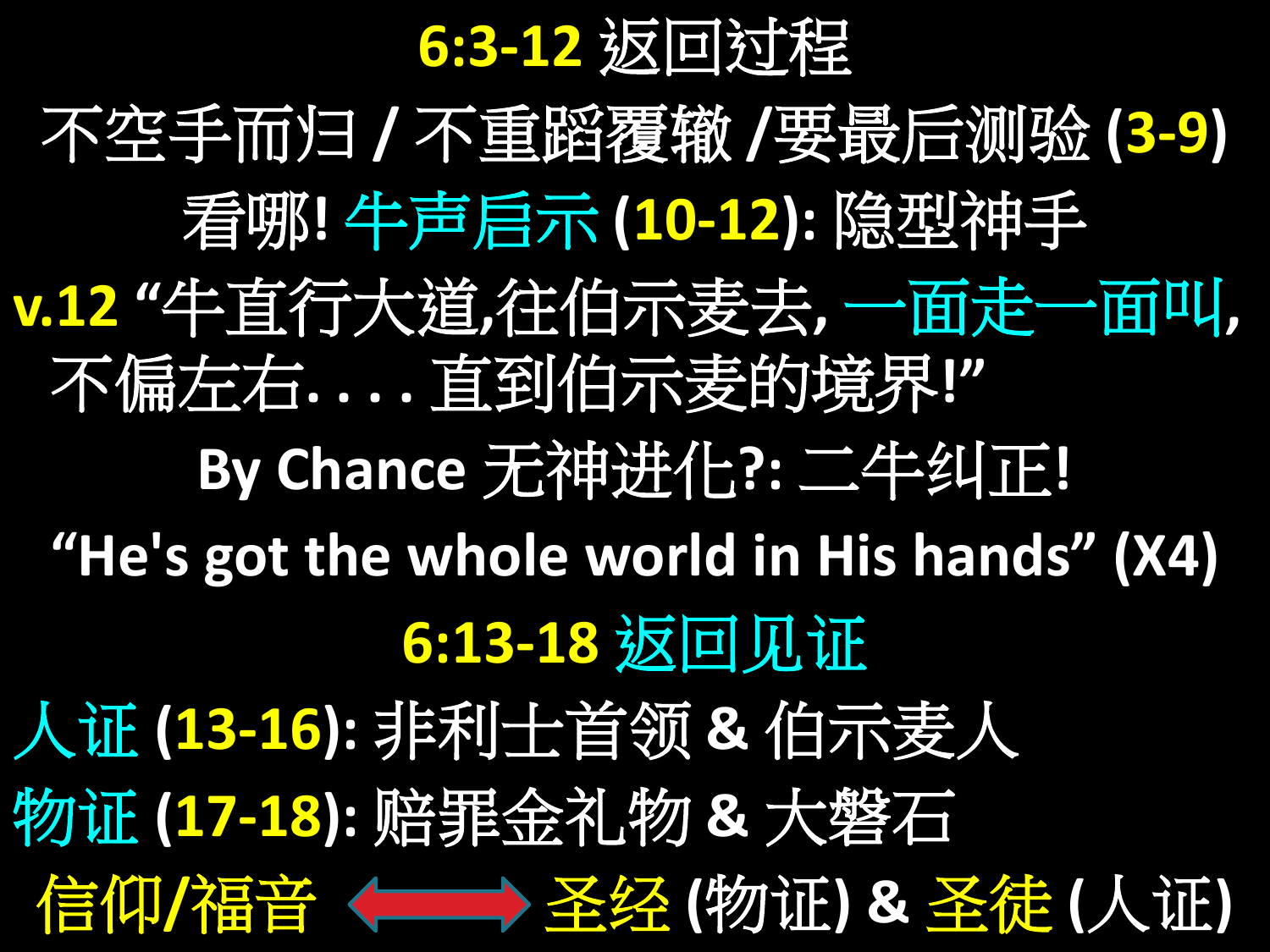**6:1-18**榮耀返回 **6:19-7:2**耶和華百姓羞辱回應 得罪**/**拒绝约柜 **(vv.19-20) "**擅观他的约柜**,**就击杀了他们七十人**!"** 民**4 "..**他们挨近至圣物**..**派**..**所当办的**,**所当抬 的**…**好使他们活着**,**不致死亡**.**只是他们连片时 不可进去观看圣所**,**免得他们死亡**." "**耶和華言语稀少**,**不常有默示**:** 任意而行**!" ..**就哀哭了**.**伯示麦人说**: '**谁能在耶和华圣洁 的神面前侍立呢**?**这约柜**..**送到那里去呢**?"** ●搁置/忽略约柜 (6:21-7:2) **"**基列耶琳人就下来**,**将耶和华的约柜接上去 **,…** 约柜在基列耶琳许久**.** 过了二十年**, . . ."**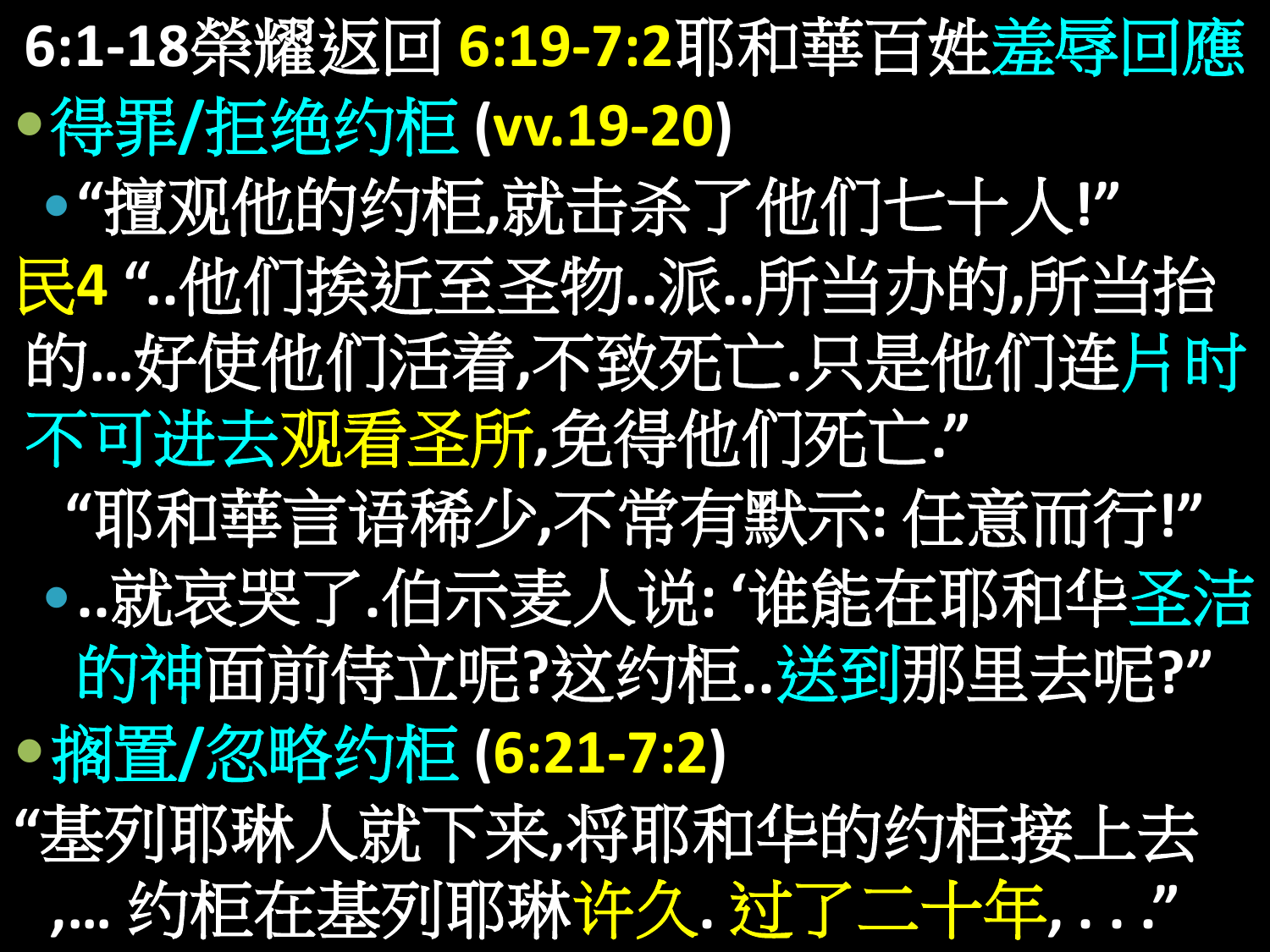



赛**40**有人声喊着说**:**在旷野预备**..**沙漠修平**..**耶 和华的荣耀必然显现**,**凡有血气必一同看见**."** 约**1**道成了肉身**,**住在我们中间**,**充充满满有恩 典有真理**.**我们见过他荣光**,**父独生子的荣光**!** 路**2**我眼睛看见你的救恩**,..**万民面前所预备的**,** 是照亮外邦人的光**,**又是你民以色列的荣耀**."** 耶稣**:**神迹奇事**,**登山变像**,**十架复活**,**升天再来 可**13 "**那些日子**..**灾难以后**,**日头**..,**月亮**..**众星**..** 坠落**,**天势**..**震动**.**那时**,**他们要看见人子有大 能力**,** 大荣耀驾云降临**.**他要**..**把他的选民从 四方**,**地极到天边**,**都招聚了来**." (**你我**:**选民**?)**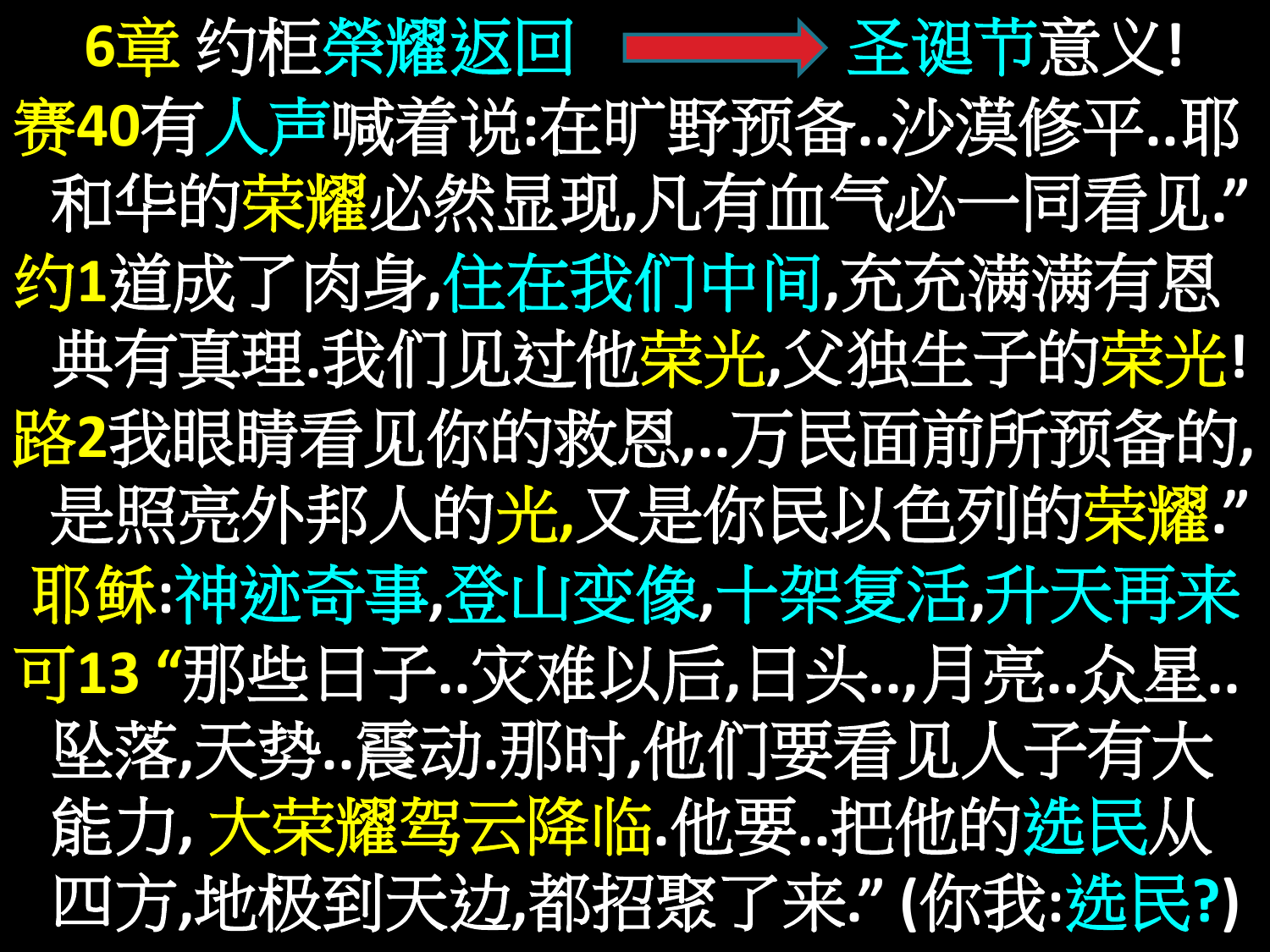**6**章 约柜榮耀返回 **:** 道成肉身 **6**章 百姓羞辱回應**:** 反动势力 得罪**/**拒绝耶稣 **&** 搁置**/**忽略耶稣 **(**伯示麦人**) "**他在世界**,**世界也是借着他造的**,**世界却不认 识他**.**他到自己地方来**,**自己的人倒不接待他**!" "**我们讲的**,**神奥秘智慧**,..**预定使我们得荣耀**.** 这智慧**,**世上有权有位人没有一个知道的**,**他 们若知道**,**就不把荣耀的主钉在十字架上了**!" CBCOC? – "**看哪**!** 我站在门外叩门**:**若有听见我 声音就开门的,..."耶稣在门外???!!!! **"**全世界都卧在那恶者手下**":** 敌挡耶稣 **The White Witch: the Land of Narnia**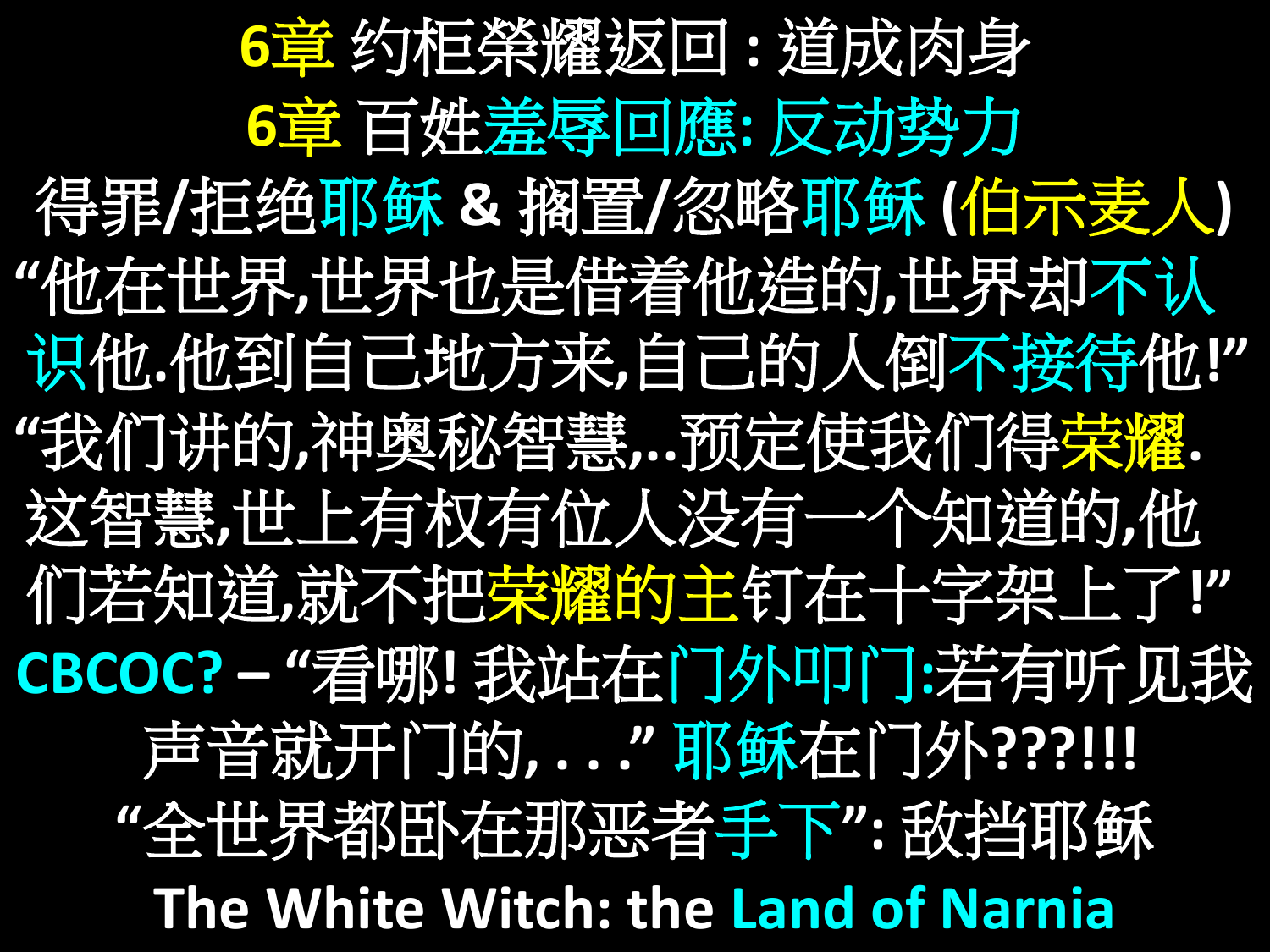### **"**全世界都卧在那恶者手下**":** 敌挡耶稣 **The White Witch: the Land of Narnia**



**"Always Winter and Never Christmas!"** 人生苦短**;** 如同苦海**;** 一生怕死**;** 不得不死**!** 日光之下**;** 虚空捕风**;** 放纵私欲**,** 可怒之子**!** 劳苦愁烦**;** 转眼成空**,** 我们便如飞而去**!**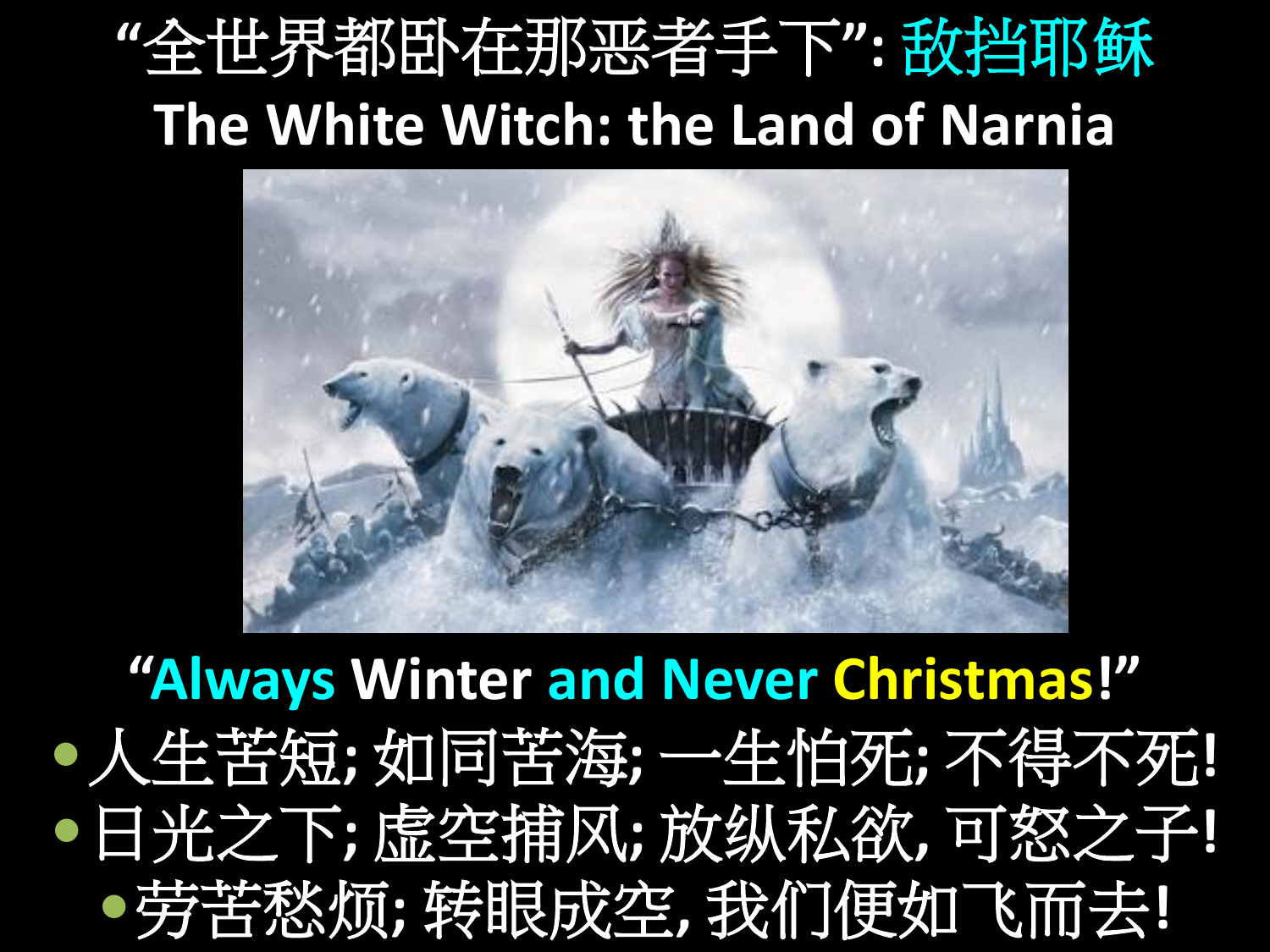**"Always Winter and Never Christmas!" Good News! Hallelujah! "Aslan is on the move; He has already landed on the Land of Narnia!" "Who is Aslan? Is he a Man?" "The King of the wood/beasts – A Great Lion!"**

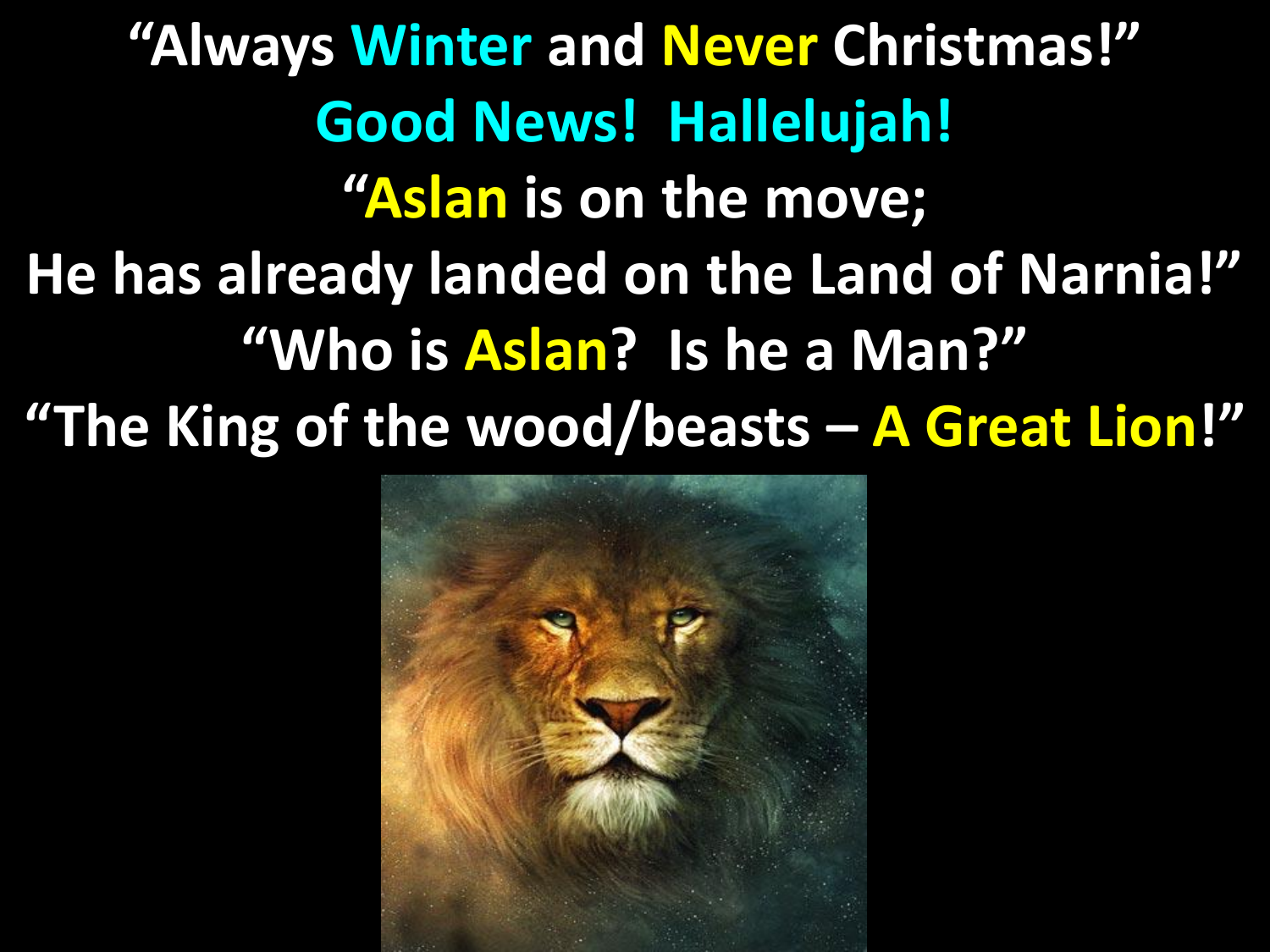**Oh, is it safe to meet a lion? No one is safe before Aslan! He is not a tame lion! But, he is good; he is the King! When he comes to Narnia; he will put all to right**

*Wrong will be right, when Aslan comes in sight At the sound of his roar, sorrow will be no more When he bares his teeth, winter meets its death And when he shakes his mane, we shall have spring again!*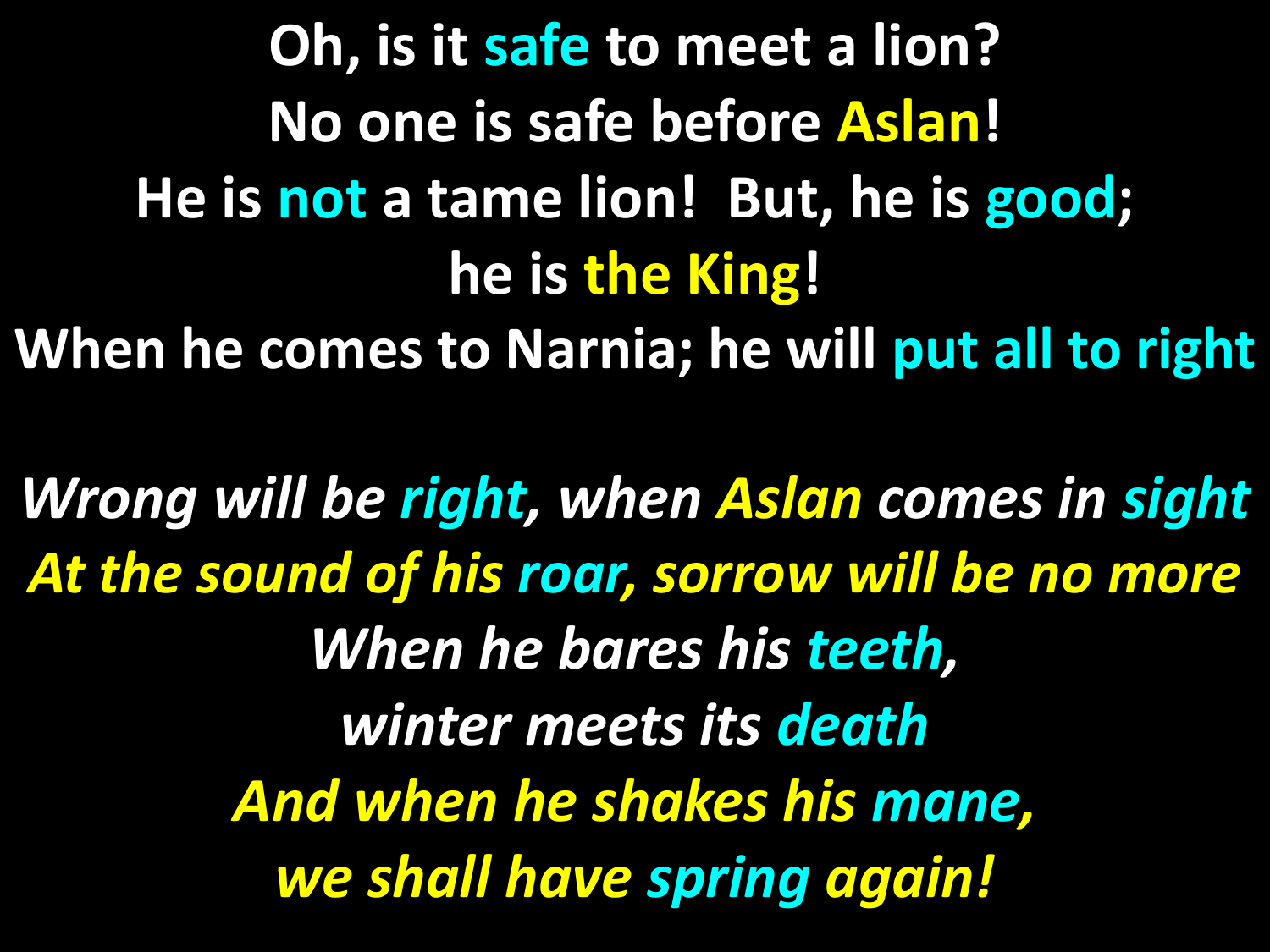**Oh, is it safe to meet a lion? No one is safe before Aslan! He is not a tame lion! But, he is good; he is the King! When he comes to Narnia; he will put all to right "**当他到来**;** 驱邪归正**!"**

> **Aslan** 显现**;** 冤假错案**,** 都要平反**!** 他一吼叫**;** 忧伤痛苦**,** 无影无踪**!** 他一露齿**;** 寒冬腊月**,** 寿终正寝**!** 狮鬃一抖**;** 春暖花开**,** 喜从天降**!**